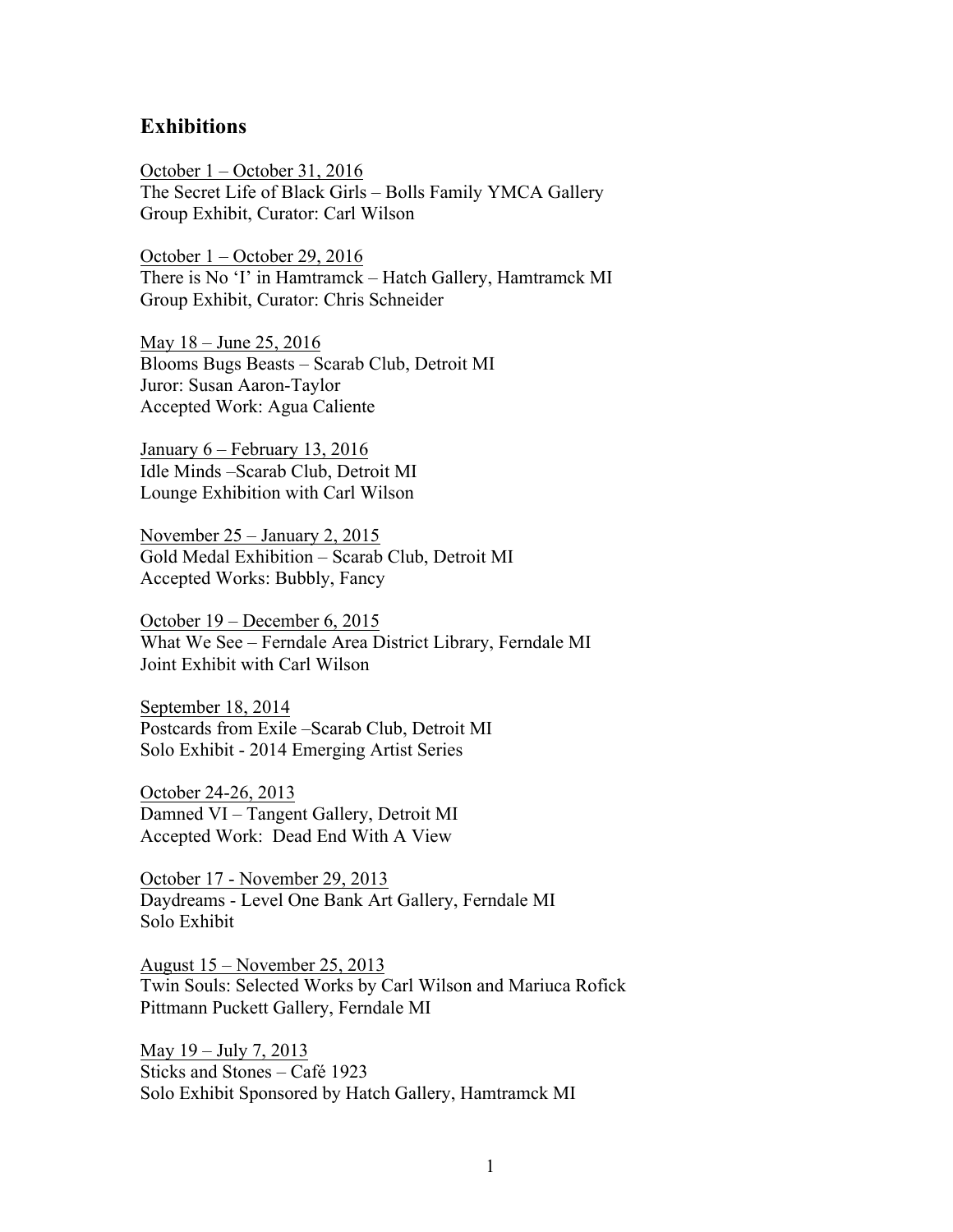May 16 – August 10, 2013 Annual All Media Group Pride Exhibition Pittmann Puckett Gallery, Ferndale MI Juror: Curatorial Committee Accepted Work: Metropolis

April 26 – May 25, 2013 Hatchback 7 – Hatch Gallery, Hamtramck Juror: Sarah Turner Accepted Works: Magic City; A Look Back Down the Abysmal, Dangerous, Dingy, Winding, Tiresomely Long Path to Where I Now Stand

April 3 - May 11, 2013 Silver Medal Exhibition - The Scarab Club Juror: Kim Fay Accepted Work: When One Door Closes

April 3 – April 26, 2013 Exposures '13 – Lawrence Street Gallery Juror: Bruce Giffin Accepted Works: Waiting; Metropolis

November 21 - December 29, 2012 Gold Medal Exhibition - The Scarab Club Juror: John Hegarty Accepted Work: Devil May Care

October 17 - November 17, 2012 Scarab Club Photography Group Exhibition Accepted Works: Washington Blvd Brilliance; Riverside Reverie

October 1 - November 30, 2012 Metropolis - Liberty Street Brewing Company, Upper Hall Gallery Solo Exhibit Curator: Kate Paul

May 16 – June 23, 2012 Blooms, Bugs, Beasts - The Scarab Club Juror: Stephen Schudlich Accepted Work: Nana's Peony Heaven

April 28- May 26, 2012 Hatchback 6 – Hatch Gallery Juror: Gilda Snowden Accepted Works: Minnesota Towers @ Night; Devil May Care; Able to Leap Tall Buildings